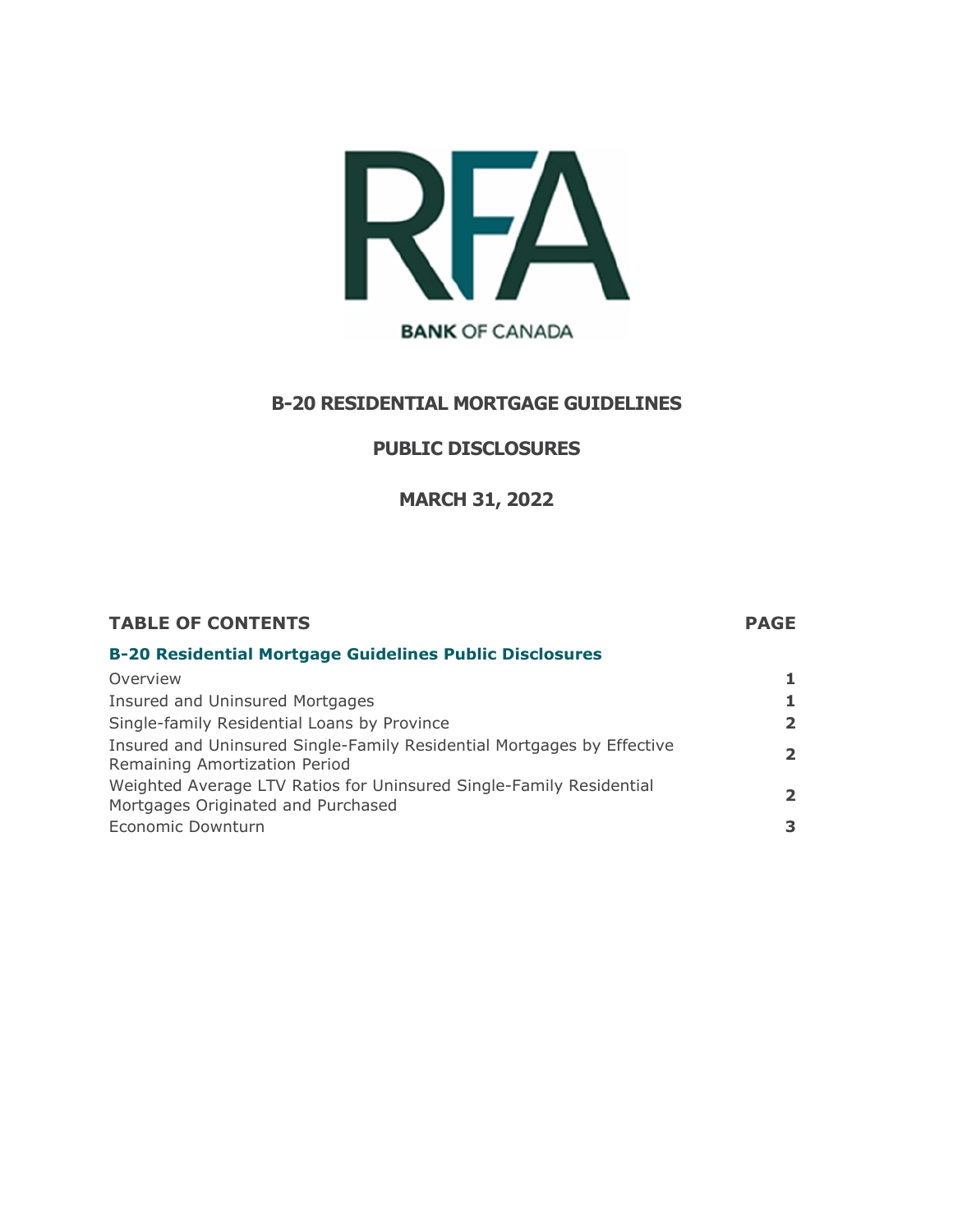#### **Overview**

This disclosure is prepared in accordance with the requirements of *OSFI Guideline B-20 - Residential Mortgage Underwriting Practices and Procedures* ("Guideline B-20"). These disclosures are made to enable market participants to conduct an adequate evaluation of the soundness and condition of RFA Bank of Canada's (the "Bank") residential mortgage operations.

#### **Insured and uninsured mortgages**

The Bank defines "insured" residential mortgage loans as any loan that has been insured individually or as part of a portfolio of loans, by either CMHC or one of two government backed private insurers in the Canadian market. The insurance policy protects the Bank in the event the borrower defaults on payments or is otherwise unable to meet the contractual obligations of the mortgage.

As of March 31, 2022, the Bank held \$58.1 million of insured single-family mortgages on its balance sheet. Approximately \$42.2 million of these mortgages have been securitized through the National Housing Act Mortgage-Backed Securities ("NHA MBS") program. These NHA MBS pools have not yet been sold to investors and are held as a component of the Bank's liquid assets, as they can be readily converted to cash. The Bank also held \$15.2 million of prime insured loans either being held to maturity or accumulated for sale or securitization.

The Bank's uninsured portfolio, net of unamortized deferred costs and allowance for credit losses, totalled \$1.0 billion as of March 31, 2022. This portfolio consists of \$504 million of Bank originated Alt-A mortgages, \$504 million of third-party originated Alt-A mortgages, and \$3.5 million uninsured prime Bank originated mortgages. Both Alt-A products are non-prime single-family residential uninsured mortgages, consisting entirely of first mortgages that target a market segment that consists of credit-worthy, but generally under-served, borrowers who may not qualify for a prime residential mortgage.

Uninsured mortgages have an inherently higher credit risk than insured products. The Bank originates uninsured mortgages and mitigates this risk by adhering to credit policies and underwriting standards that are B-20 compliant. The Bank further reduces this risk by funding properties in predominately urban areas. To date, the Bank has not incurred any credit losses on its Alt-A portfolio.

For uninsured mortgages that have been acquired, the Bank mitigates credit risk by reviewing the original underwriting documents to ensure the credit quality is within the Bank's risk appetite. Additionally, the purchase contract allows the Bank to put back, within a specified time frame, mortgages that do not conform with the Bank's credit standards. To date, the Bank has not incurred any credit losses on these purchases.

The tables below detail the geographic distribution and remaining amortization of the insured and uninsured residential mortgage loans that the Bank holds on-balance sheet, net of unamortized deferred costs and allowance for credit losses.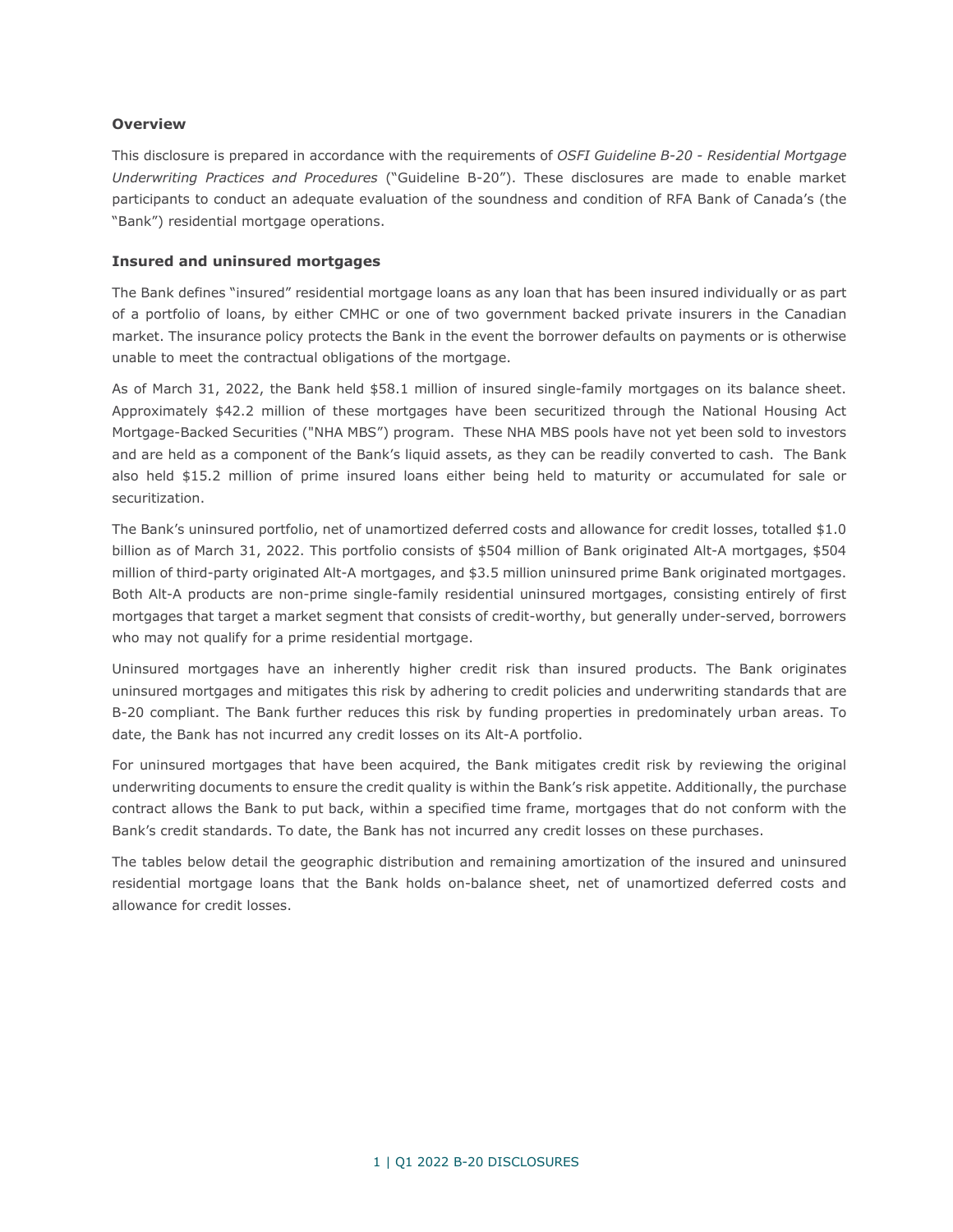#### **Single-family residential loans by province**

The Bank originates most of its uninsured RFA Alternative mortgages in Ontario and British Columbia. The Bank does not do business in Quebec however a small portion of its purchased insured mortgages are located in that province.

|                                     |    |                                         |            |                       |                      | For the three months ended March 31, 2022 |            |  |  |
|-------------------------------------|----|-----------------------------------------|------------|-----------------------|----------------------|-------------------------------------------|------------|--|--|
|                                     |    | Originated and<br>held on balance sheet |            |                       | <b>Purchased and</b> | Total                                     |            |  |  |
|                                     |    |                                         |            | held on balance sheet |                      | held on balance sheet                     |            |  |  |
| (in thousands of $$$ , except $%$ ) |    | <b>Volume</b>                           | <b>LTV</b> | Volume                | <b>LTV</b>           | Volume                                    | <b>LTV</b> |  |  |
|                                     |    |                                         |            |                       |                      |                                           |            |  |  |
| Ontario                             | \$ | 64,530                                  | 69.7%\$    | 51,019                | $65.0\%$ \$          | 115,549                                   | 67.6%      |  |  |
| <b>British Columbia</b>             |    | 24,051                                  | 67.2%      | 3,461                 | 56.1%                | 27,512                                    | 65.8%      |  |  |
| Alberta                             |    | 6,656                                   | 75.5%      | 4,114                 | 76.8%                | 10,770                                    | 76.0%      |  |  |
| Prairies                            |    | 1,169                                   | 78.2%      | 2,576                 | 76.7%                | 3,746                                     | 77.2%      |  |  |
| Atlantic                            |    | 1,522                                   | 70.7%      | ٠                     | $0.0\%$              | 1,522                                     | $0.0\%$    |  |  |
|                                     |    |                                         |            |                       |                      |                                           |            |  |  |
|                                     | \$ | 97,929                                  | 69.6%<br>S | 61,170                | 65.8%                | 159,099<br>\$                             | 67.5%      |  |  |

### **Insured and uninsured single-Family residential mortgages by effective remaining amortization period:**

|                                     |              |      |                   |                   | As at March 31, 2021     |  |  |             |
|-------------------------------------|--------------|------|-------------------|-------------------|--------------------------|--|--|-------------|
| (in thousands of $$$ , except $%$ ) |              |      | $> 20$ and $< 25$ | $> 25$ and $< 30$ | $> 30$ and $< 35$        |  |  |             |
|                                     | $<$ 20 years |      | years             | vears             | vears                    |  |  | Total       |
| Balance outstanding                 | \$<br>22,473 | - \$ | $130,815$ \$      | 992,898 \$        | $\overline{\phantom{a}}$ |  |  | \$1,146,186 |
| Percentage of total                 | 2.0%         |      | 11.4%             | 86.6%             | $0.0\%$                  |  |  | 100.0%      |

#### **Weighted average LTV ratios for uninsured single-family residential mortgages originated and purchased:**

The table below shows the weighted average loan to value ("LTV") ratios for all uninsured mortgages originated and purchased during Q1 2022.

|                                     |                                                |             |                                               |         | For the three months ended March 31, 2022 |         |  |
|-------------------------------------|------------------------------------------------|-------------|-----------------------------------------------|---------|-------------------------------------------|---------|--|
|                                     | <b>Originated and</b><br>held on balance sheet |             | <b>Purchased and</b><br>held on balance sheet |         | Total<br>held on balance sheet            |         |  |
| (in thousands of $$$ , except $%$ ) | Volume                                         | LTV         | Volume                                        | LTV     | Volume                                    | LTV     |  |
| Ontario                             | \$<br>64,530                                   | $69.7\%$ \$ | 51,019                                        | 65.0%   | 115,549<br>\$                             | 67.6%   |  |
| British Columbia                    | 24,051                                         | 67.2%       | 3,461                                         | 56.1%   | 27,512                                    | 65.8%   |  |
| Alberta                             | 6,656                                          | 75.5%       | 4,114                                         | 76.8%   | 10,770                                    | 76.0%   |  |
| Prairies                            | 1,169                                          | 78.2%       | 2,576                                         | 76.7%   | 3,746                                     | 77.2%   |  |
| Atlantic                            | 1,522                                          | 70.7%       | ۰                                             | $0.0\%$ | 1,522                                     | $0.0\%$ |  |
|                                     | 97,929                                         | $69.6\%$ \$ | 61,170                                        | 65.8%   | 159,099<br>-56                            | 67.5%   |  |